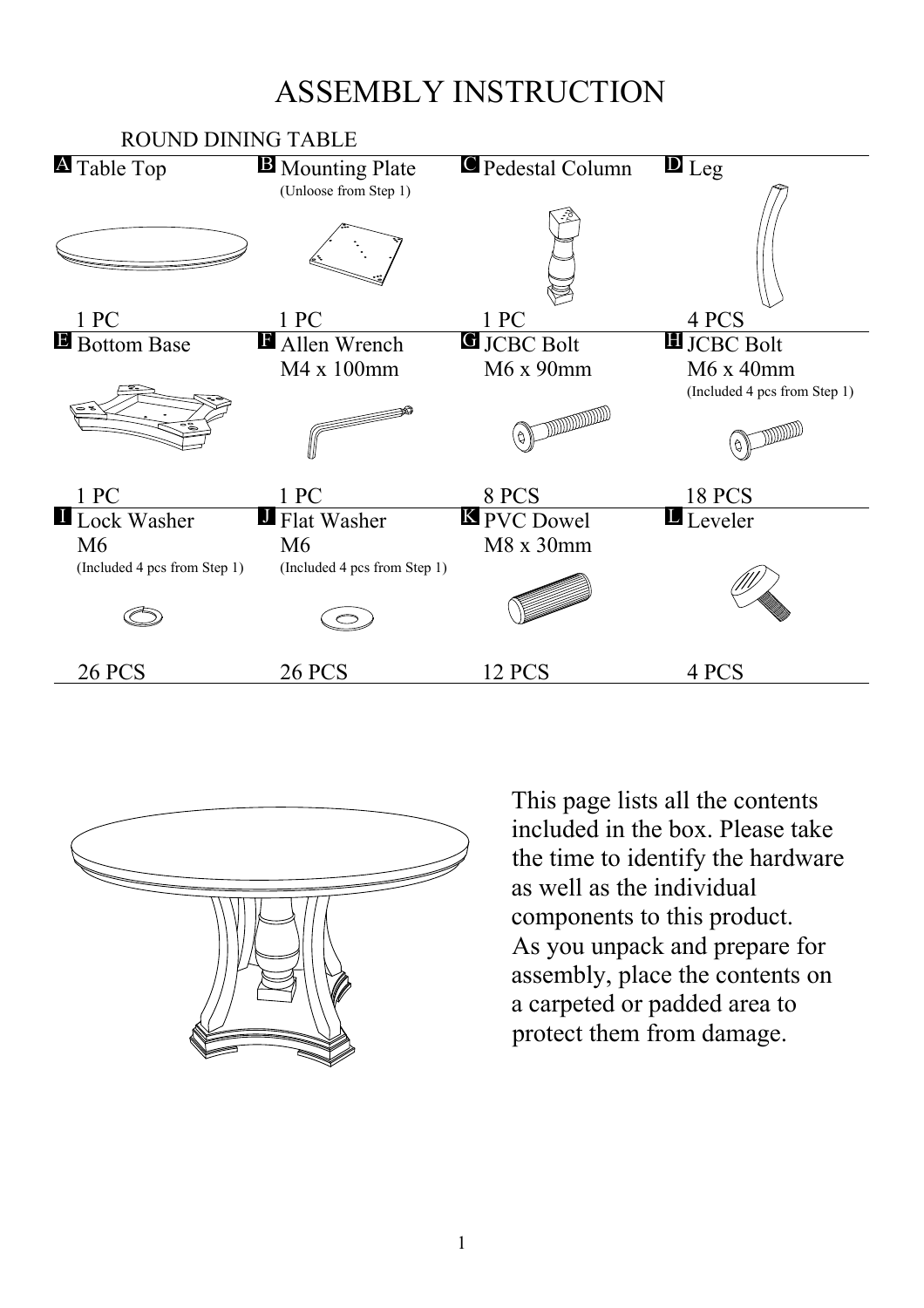1 Unloosen the 4 pcs JCBC Bolt (H), Lock Washer (I) and Flat Washer (J) from Mounting Plate (B) with Allen Wrench (F) and keep for step 5 use.



2 Insert PVC Dowel (K) into the bottom of Pedestal Column (C) and Leg (D).

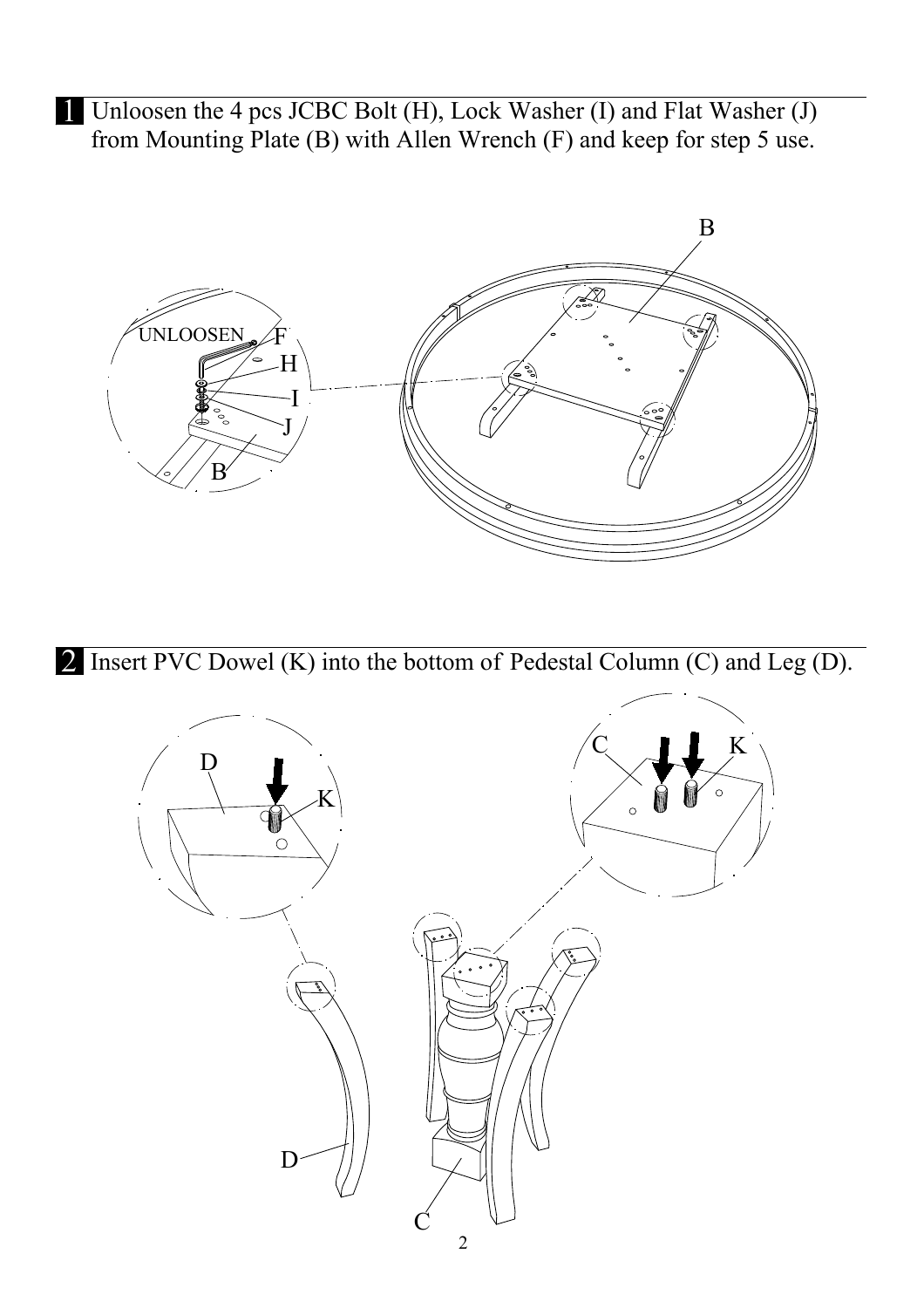- 3 (i) Use PVC Dowel (K) as a guide, align and attach Bottom Base (E) to the bottom of Pedestal Column (C) using JCBC Bolt (H), Lock Washer (I), Flat Washer (J) and tighten with Allen Wrench (F).
	- **\*\* Do not use the side with "TOP" sticker here.**
	- **\*\* Do not fully tighten all the bolts at this step.**
	- (ii) Attach the bottom of Leg  $(D)$  to the Bottom Base  $(E)$  using JCBC Bolt (G), Lock Washer (I), Flat Washer (J) and tighten with Allen Wrench (F). **\*\* Fully tighten all the bolts at this step.**



- 4 (i) Stand the Table Base up. Insert PVC Dowel (K) into the top of Pedestal Column (C) and Leg (D).
	- (ii) Use PVC Dowel (K) as a guide, align and attach Mounting Plate (B) to the top of Pedestal Column (C) and Leg (D) using JCBC Bolt (H), Lock Washer (I), Flat Washer (J) and tighten with Allen Wrench (F).